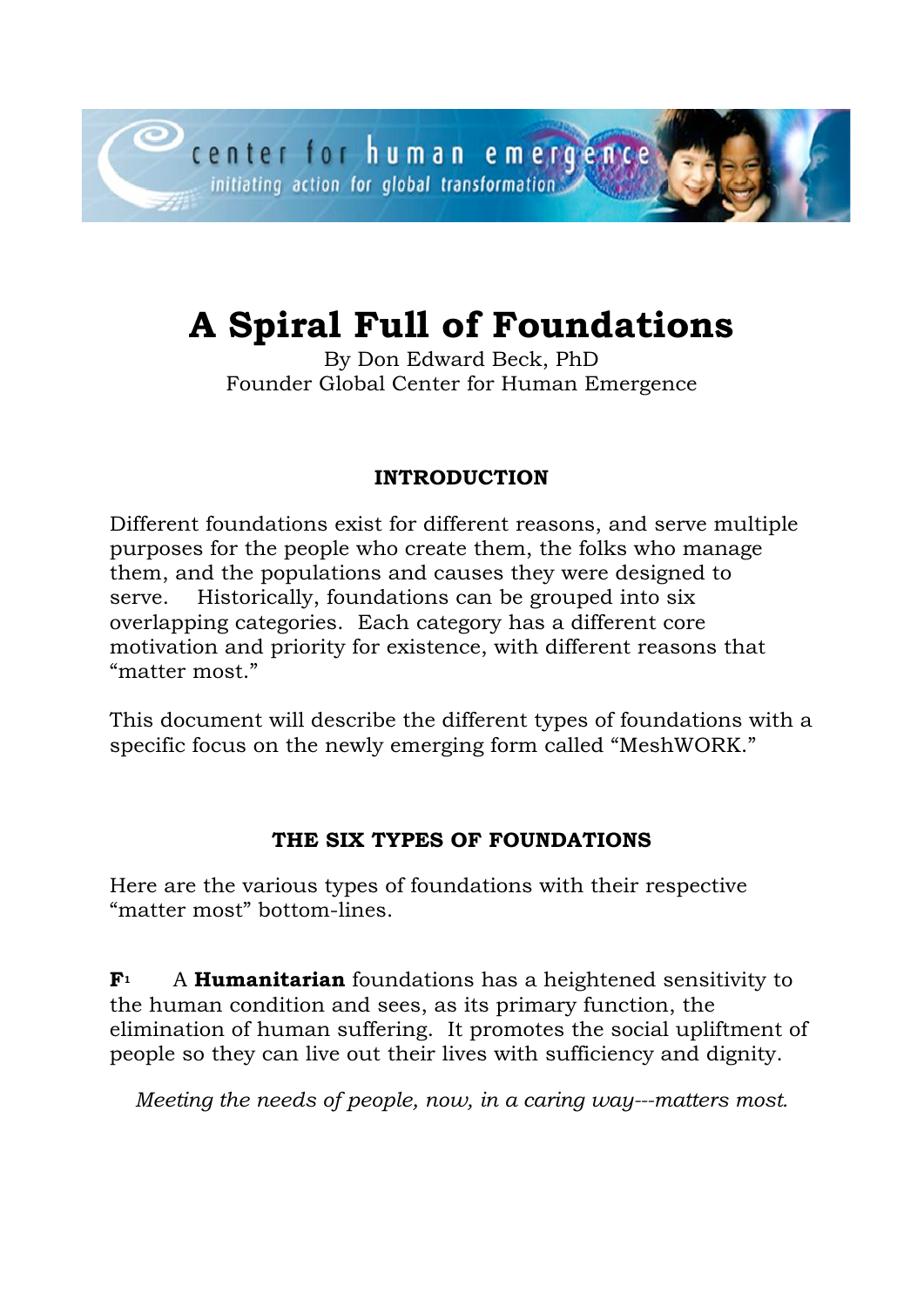**F2** A **Family** foundation is essentially an economic/social entity that serves as a vehicle for a closely-held "family" to achieve financial leverage or fund what are essentially "pet projects" preferred by specific members. Resources are to be transferred to each generation.

*The family's name, heritage and reputations matter most.*

**F3** An **Empire** foundation is simply the extension of the personality of a strong, domineering leader, founding principal, or highly-visible celebrity. Decisions are made based on meeting the needs, goals, aspirations, ambitions and peculiarities of such a personality.

*The image and ego of the "personality" matter most.*

**F4** An **Advocacy** foundation exists to promote a specific belief system, a missionary-like cause, movement, or set of prescriptions and ideologies. Such a foundation will only be interested in the issues associated with the advancement of its own "truths" and convictions.

*The defense of "The Cause" and its spread matter most.*

**F5** An **Enterprise** foundation is typically formed by large companies or other growth-driven professional groups and is designed to promote the proprietary interests of the owners and/or stakeholders. The primary motive is to expand the bottom-line, enhance the status, or win at the public relations game.

*The success of the business and the executive matter most.*

**F6** An **Ecological** foundation focuses on the preservation of the elements, primarily in nature, or in the historic traditions that contribute to the quality of our live and stability of our cultural lifeforms. Nature as such must be protected for future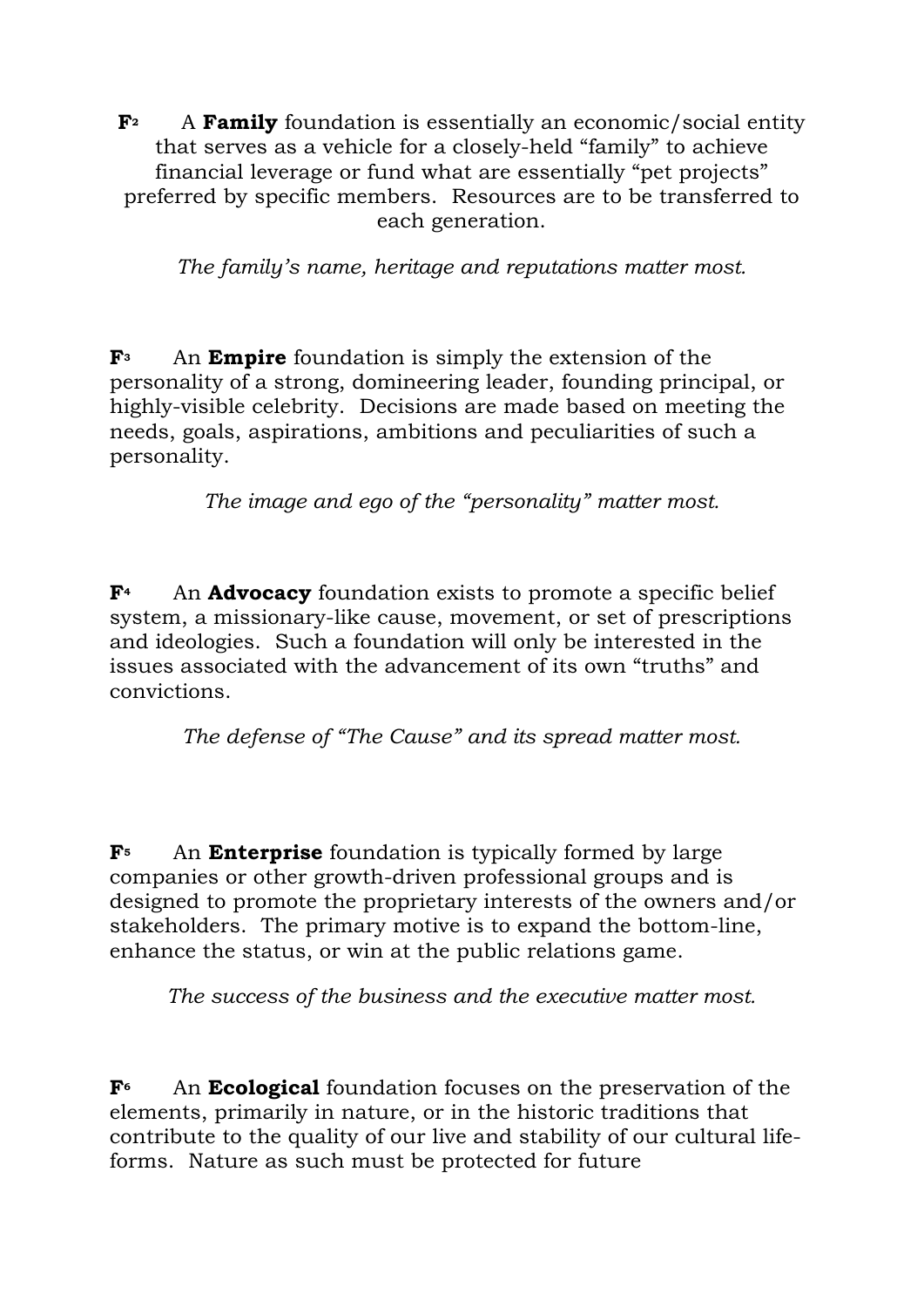generations. This foundation will take the longer view, think in a macro fashion, and act to preserve our natural habitat as well as historical places and memorable events.

*Protecting and preserving the total quality of our lives matter most.*

While a specific foundation, through its myriad of activities, may incorporate several of these basic foundation functions, most will tend to identify with one of the categories over the others, as its core motivations and central thrust. Many of the disagreements and debates that occur within various brain syndicates or groups of stakeholders may, indeed, reflect these differing and often conflicting perspectives. And, a specific foundation may start out in one category but as power and control change hands, it may end up in yet a different grouping. A foundation is not identified according to what it does, or how it donates its resources. Rather, it is grouped based on its reasons for doing so, the core beliefs that drive and support its initiatives.

#### **F7 The Meshworks Foundation: a New approach to Philanthropy**

In this type of foundation, a newly emerging value system and priority uses the power of "mesh" in identifying, integrating, aligning, and mobilizing all available resources. These, in turn, are focused like laser-beam on specific challenges, goals, objectives, or outcomes.

Such a foundation will be less interested in its own image, data banks, financial resources, or proprietary position in a specific professional or public niche. Rather, it is an open system; one designed to aid and assist other efforts, even if they appear on the surface to be competitive, to work for a greater goal, the power of the Third Win. The **F**<sup>7</sup> entity will accept, as its unique and transcendent role, the enabling and empowering of all of the elements that can contribute to a positive outcome. This new foundation is an inclusive (rather than exclusive) force designed to raise the total national or global capacity for both short and long term solutions to complex problems. It will use both the cyberworld and personal contact summitry to bring all of the other foundations (and other interests) together around common purpose. It will accept a major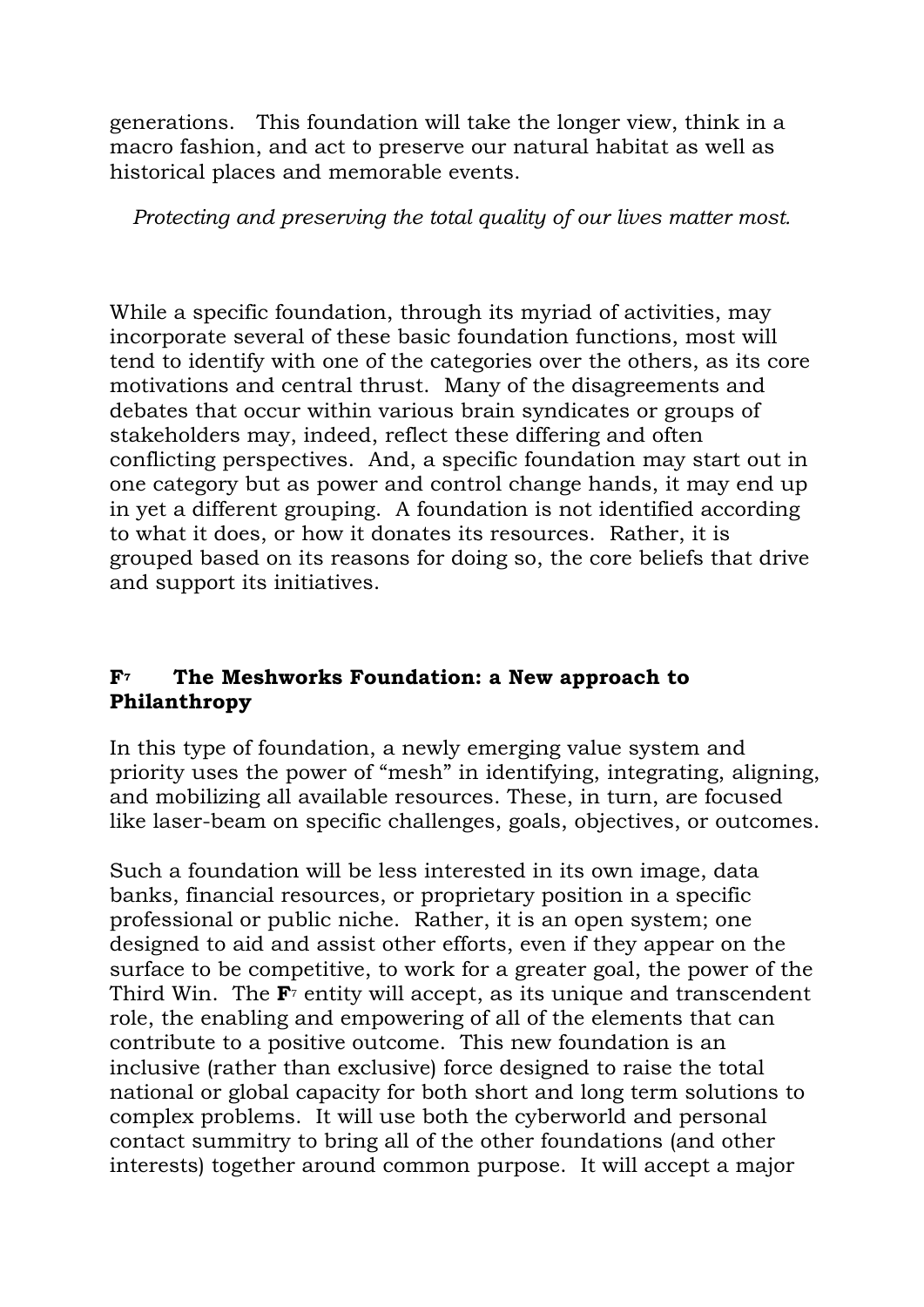information sharing and technology transfer role. It will assist other entities to become healthy and vibrant. It has no need to re-invent the wheel since it is wasteful to duplicate resources and absorb capital in unnecessary expenditures, fancy offices, or expensive public relations efforts.)

Such a **F**<sup>7</sup> initiative will be relatively lean in stature, with the capability of big-picture thinking cobbled with a quick-response intelligence. It will offer its "good offices" to the academy, marketplace, milieu, or meshwork that links all of the efforts and resources in a given field or cause. As a result, more is done by less, solutions are both short-term and long-term, and the whole "brain syndicate" continues to learn, get better, improve, and even develop new and imaginative solutions that no specific effort, foundations, or entity could invent on their own.

### **The Third Win Purpose**

By their very nature MeshWORKS foundations search for a central objective for which it seeks to "mesh" people, organizations, and other resources. Such a transcendent purpose gives the foundation the high levels of trust, integrity, legitimacy, and respect that it will need to (1) attract high levels of funding; and (2) bring diverse elements together in common cause.

This --- "matters most."

So, what will a **MeshWORKS**-type foundation actually be able to do that others can't or don't?

1. A **MeshWORKS** foundation will learn how to align its own resources, stakeholders, clients, and customers so that internal operations run in a smooth, positive, and additive way.

2. A **MeshWORKS** foundation understands the decision-making "codes" inherent in all of the other six foundation types, to enable it to "mesh" them in common cause, enlist them in cooperative projects, or elicit funds from them for the larger, transcendent mission. This skill in marketing and fund-raising also extends to other funding sources, media interests, and technological assets.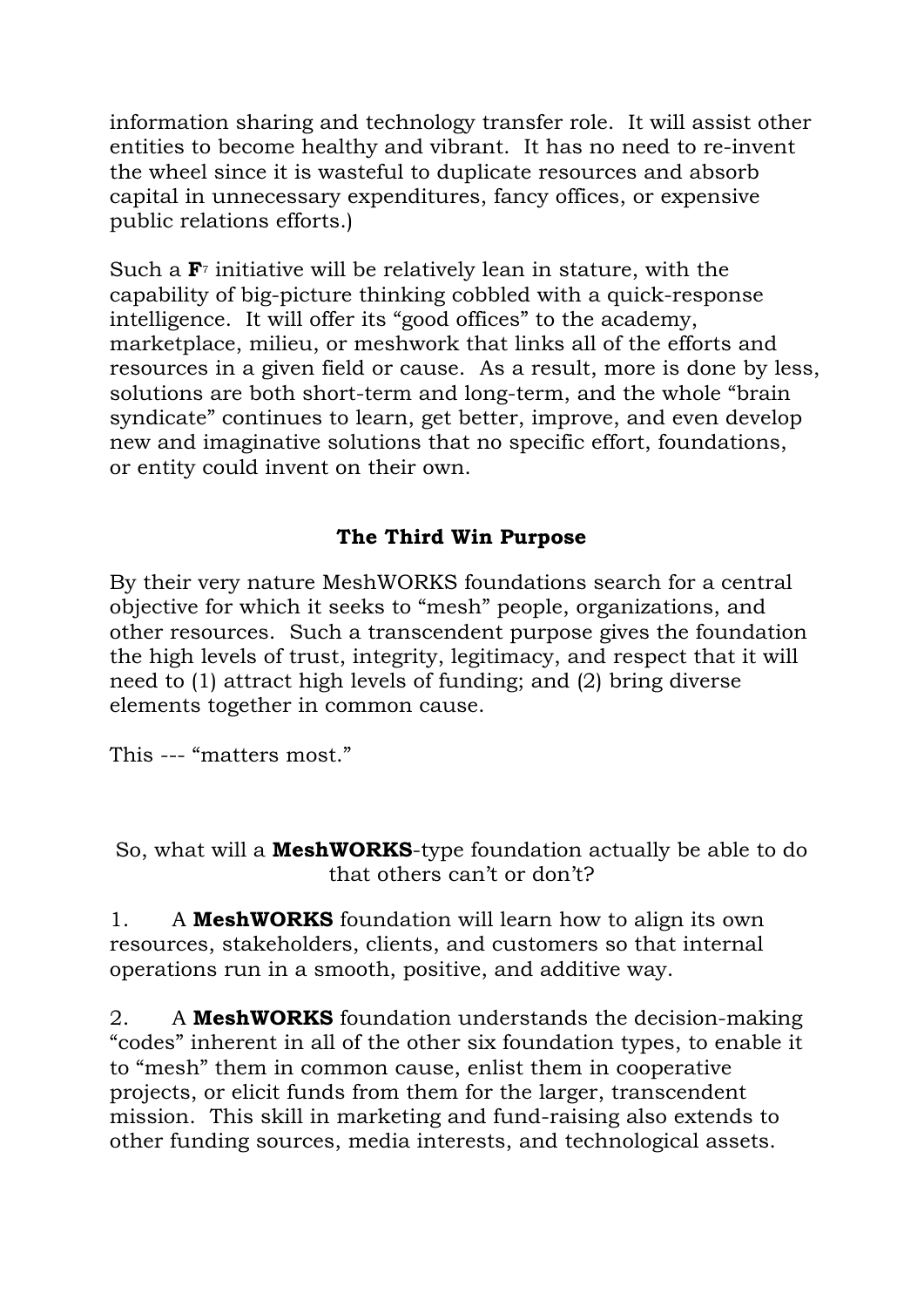3. A **MeshWORKS** foundation thinks in a time-line fashion in that it "meshes" the past, present, and future into an integrated wholeness to avoid generational gaps, historical cul-de-sacs, or total focus on dealing only with contemporary issues, problems, or situations. It both sees and takes the long view while dealing in tactical issues on a daily basis.

4. A **MeshWORKS** foundation is more interested in *what* is right rather than *who* is right; who has *competency* rather than *status*; and stresses what is *natural* (rather than *artificial* or *contrived*) F7 thinking occurs in highly functional flex-flow states as it synchronized and even harmonizes what appear to be discordant chords, frequencies, and conflicting forms of energy.

5. A **MeshWORKS** foundation measures and assesses itself based on what it is able to accomplish, whether it has been successful with the unique win:win:win strategy, and to what extent it has created greater abundance (wealth, technological knowledge, greater access to resources, higher life quality, more people being helped in better ways and at less cost, a healthier family, community, society, or world, etc.)

6. A **MeshWORKS** foundation always has an eye on building something for the future; contributes to a growing body of knowledge; creates innovative "skunkworks" initiatives; and searches for ideas, concepts, and solutions from far beyond its own discipline, boundaries, or spheres of influence. Such a "WORKS" is always a project under construction.

7. A **MeshWORKS** foundation continues to renew itself, absorb fresh ideas, tap-in to new resources, redefine its macro and micro goals, learn from mistakes, and be open to constant change, transitions, and transformations.

8. A **MeshWORKS** foundation possesses an uncanny ability to *morph* itself to find rapport, identify with, and shape itself to connect with a number of different organizations, interest groups, political groupings, and professional societies. This capacity is essential since it must "mesh" with these resources to accomplish the Third Win objectives. Further, it must be able to generate "full court press solutions" that deal with both causes and symptoms, that recognize the limitations in single cause fallacy thinking, and senses that most difficult issues are the rest of the "dance" between entities, parties, forces, ideologies, and other such interests.